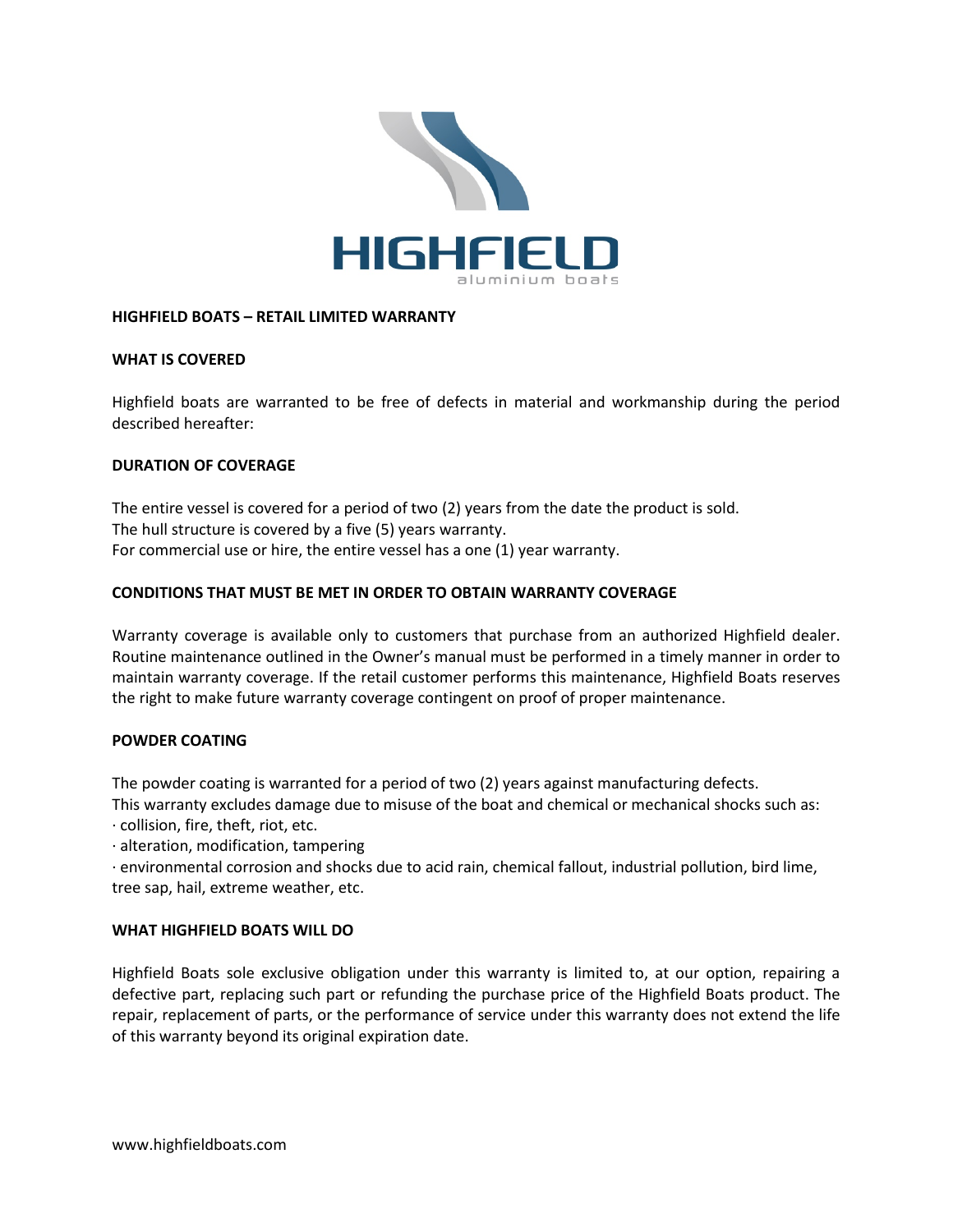## **HOW TO OBTAIN WARRANTY COVERAGE**

The customer must provide Highfield Boats with a reasonable opportunity to repair, and reasonable access to the product for warranty service. Warranty claims shall be made by delivering the product for inspection to a Highfield Boats dealer authorized to service the product. If the service provided is not covered by this warranty, the purchaser shall pay for all related labor and material, and any other expenses associated with that service. The purchaser shall not, unless requested by Highfield Boats, ship the product or parts of the product directly to Highfield Boats. Proof of purchase and ownership must be presented to the dealer at the time warranty service is requested in order to obtain coverage.

# **WARRANTY EXTENSION**

Warranty extension becomes available upon proper registration of the product by the owner via Highfield Boats warranty website: http://warranty.highfieldboats.com. Product must be registered within sixty (60) days from the date the product is purchased.

Warranty extension covers the ability of the tube fabric to hold air to ISO 6185 (airtightness test). Duration of the coverage:

Tube made of ORCA® (Hypalon) fabric: ten (10) years from vessel date of purchase.

Tube made of Valmex® (PVC) fabric: five (5) years from vessel date of purchase.

The standard two (2) year seam coverage will also be extended to a total of ten (10) years ORCA® (Hypalon) and five (5) years Valmex® (PVC) after warranty extension.

Warranty extension does not apply if the vessel is used for rental or commercial use.

#### **WHAT IS NOT COVERED**

This limited warranty does not include damage due to misuse abuse, negligence, improper or inadequate storage or transportation, or to any Highfield boat which is used in a manner contrary to directions or instructions indicated in the Highfield Owner's Manual.

The warranty does not cover routine maintenance items, adjustments, normal wear and tear, puncture, discoloration, oxidation, abrasion, mildew or damages due to theft, loss, modification or alteration. Wear parts including but not limited to rubbing strake, keel guard, ropes are not covered by the warranty.

This warranty shall be ineffective if the boat has been operated without proper inflation, or with an outboard motor which exceeds the maximum horsepower rating listed on the serial plate attached to the transom.

Powder coating condition is not covered by our warranty due to the specific exposed nature of the product, for best long term protection, ensure that your surfaces are rinsed with fresh water after every use and are cleaned immediately of any substances that may stick to the paint surface and cause discoloration or damage. We recommend scratches and dents to be repaired as soon as possible after they occur.

Use of the product for racing or other competitive activity voids the retail warranty. Expenses related to haul-out, launch, towing, storage, transportation, telephone, rental, inconvenience,